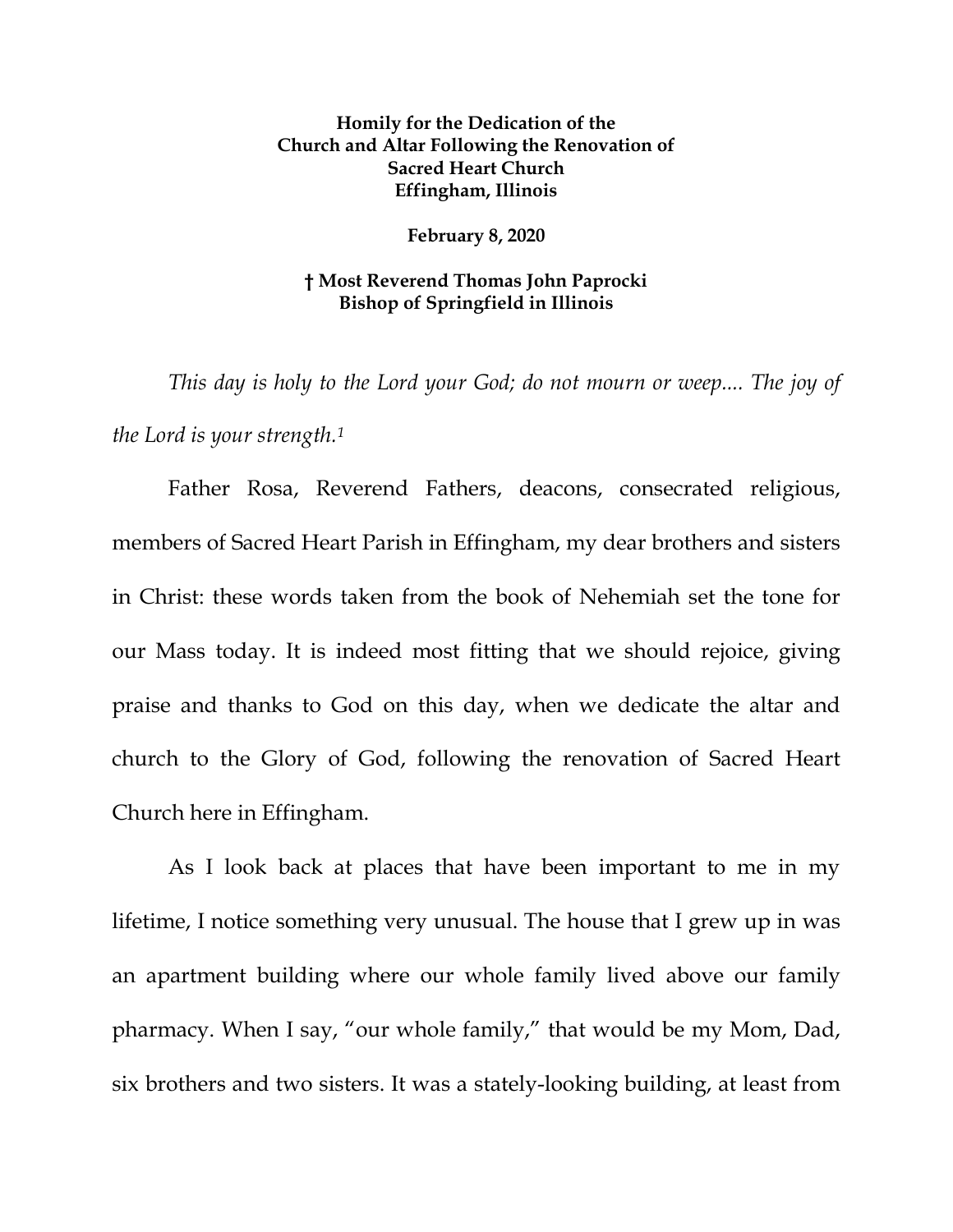the outside. It was built in 1917 with a façade of heavy granite stone on the two sides of the building that faced the main street and the side street of the corner where our drug store stood. Unfortunately, the other two sides of the building, the one adjacent to the next-door building and the side facing the back alley, were built with regular red-face brick. I say, "unfortunately" because the two sides with the heavy granite façade over the years gradually pulled the building down towards those two sides, which were much heavier than the other two sides with the lighter brick. Some of the granite stone eventually fell off the top of the building. No one was hurt, but it would have been too expensive to repair and so the whole building was torn down in 1979.

Another memorable building in which I spent a lot of time in my youth was the old Chicago Stadium. I remember my Dad taking me as a young boy along with Mom and my older brother and sister and climbing up the stairs to the second balcony to watch the Chicago Blackhawks play hockey. What a historic building, and to this day I still "remember the roar" of the crowd. Unfortunately, Chicago stadium was demolished in 1995 after the United Center was built across the street.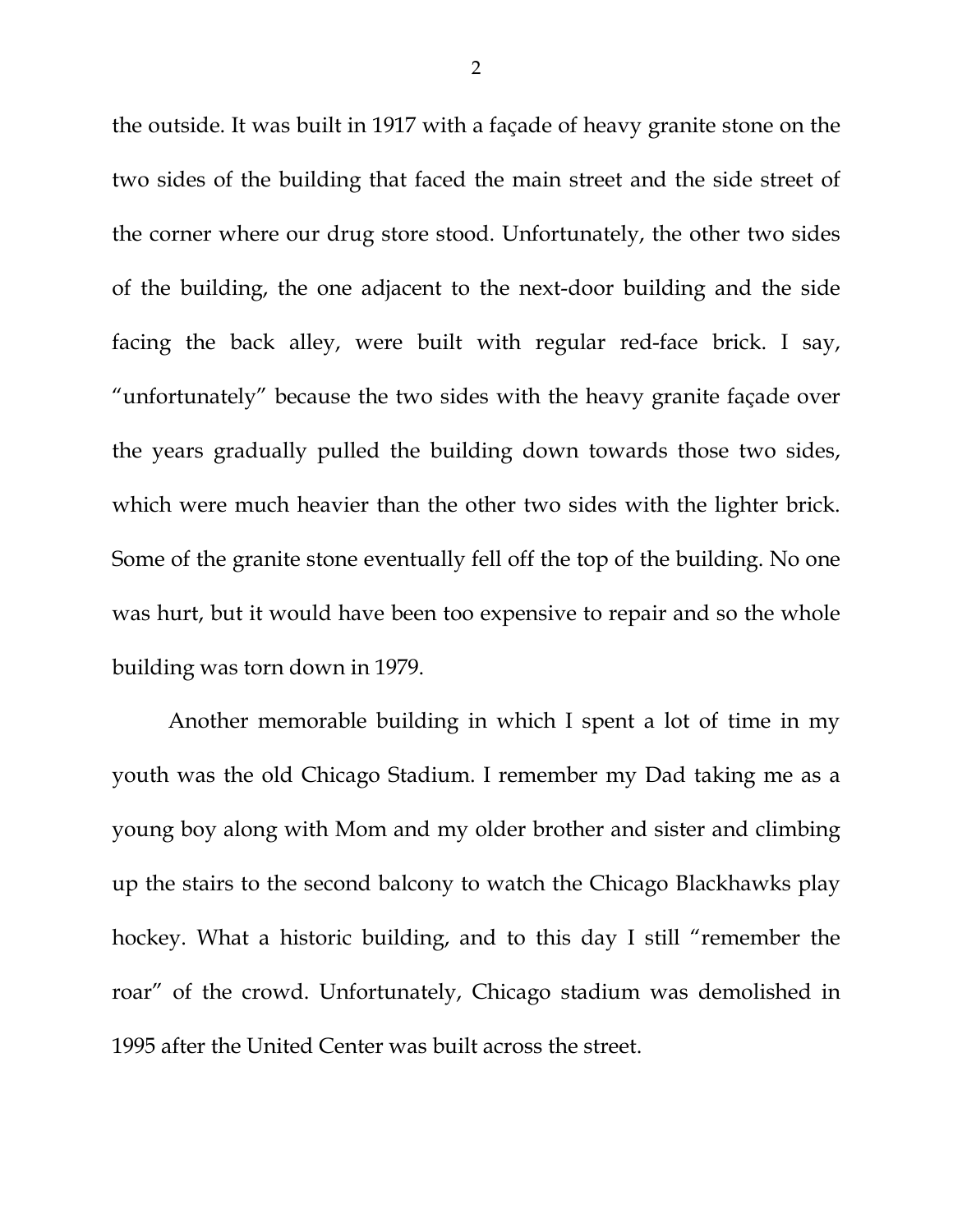Then, of course, there is that other sports shrine where I was frequently in attendance over the years since my youth, Comiskey Park. It was demolished in 1991 and was replaced by a new ballpark.

The college seminary that I attended was known as Niles College of Loyola University, located in the Village of Niles, Illinois. In 1995, the Archdiocese moved the college to Loyola's Lake Shore Campus, selling the old facilities to a developer who tore down all the buildings and replaced them with condominiums.

Are you starting to see a pattern here?

One implication from all this might be that you're feeling a little shaky about the future of this building right about now! But I do assure you that not *every* building that I've frequented in my life has been torn down or crumbled to the ground! In fact the church of my home parish, St. Casimir Church, where I was baptized and confirmed, made my First Confession, received my First Communion, and celebrated my First Mass as a priest and as a bishop, is still standing and looking quite grand. So my string of bad luck doesn't seem to affect church building!

My point in telling you about these demolished buildings is simply to serve as a reminder that everything in this world will eventually pass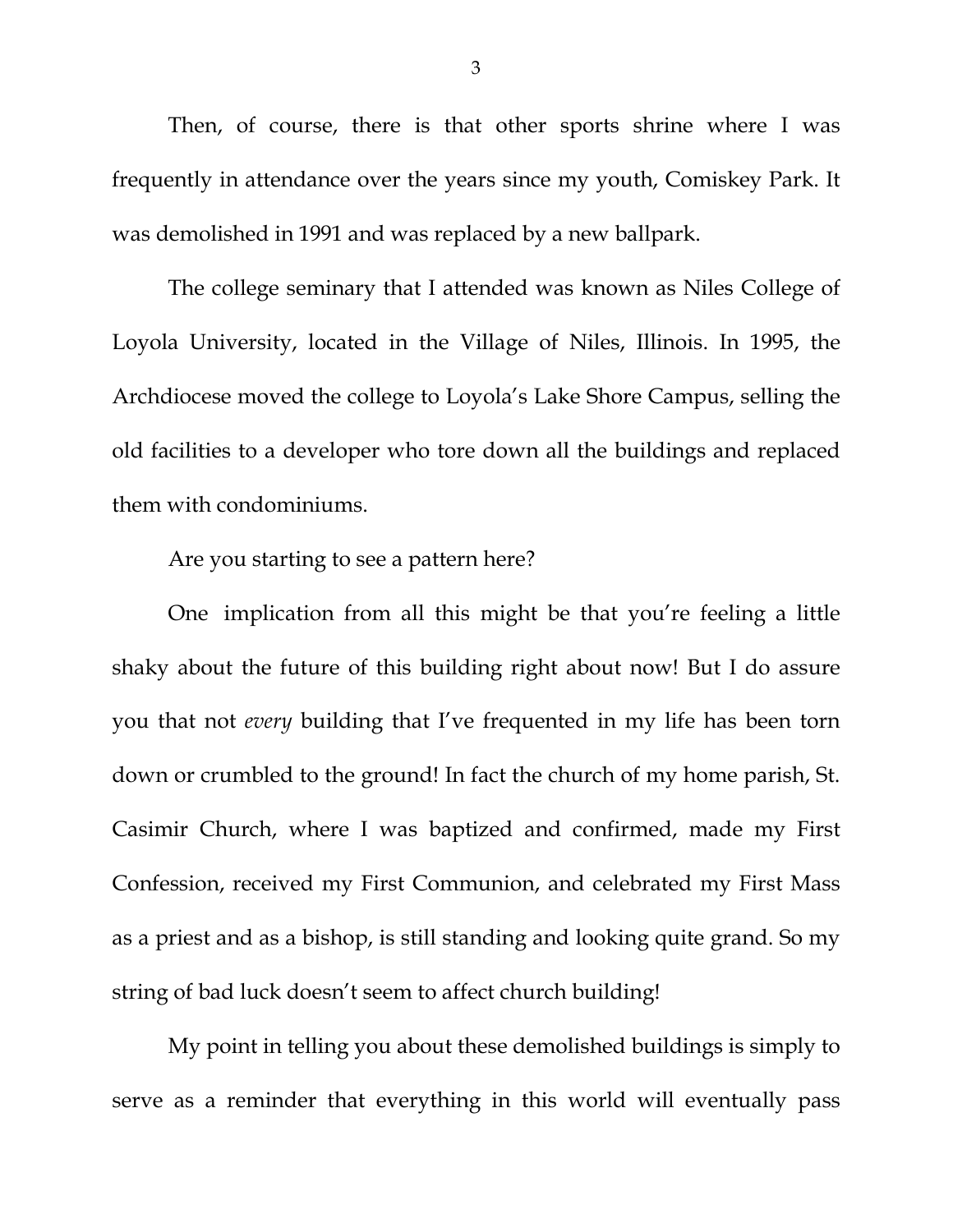away, even this beautifully renovated church that we are dedicating today. I don't say that to put a damper on our festivities or on your well-deserved sense of accomplishment, but to keep our liturgy in perspective. Every Eucharist is a foretaste of heaven, and a beautiful new worship space such as this one helps us to imagine the delight of sharing in the heavenly banquet someday in the splendor of God's kingdom. But let's not lose our focus on that prize. We don't want to be like the traveler who was so enamored with the pleasant sights along the way that he forgot where he was going.

Our scripture readings today help us to keep that focus. The first reading that we heard was from the Old Testament Book of Nehemiah. Nehemiah was a man of action who rebuilt the walls of Jerusalem after the Jews were released from captivity in Babylon and returned to their homeland. The other person named in this reading was the priest Ezra, a great religious reformer. Together, Ezra and Nehemiah rebuilt the Temple in Jerusalem. But the passage we have today is not about the rebuilding of the city walls or the temple, but the restoration of God's law as the constitution of the returned community. In the same way, our cause for

4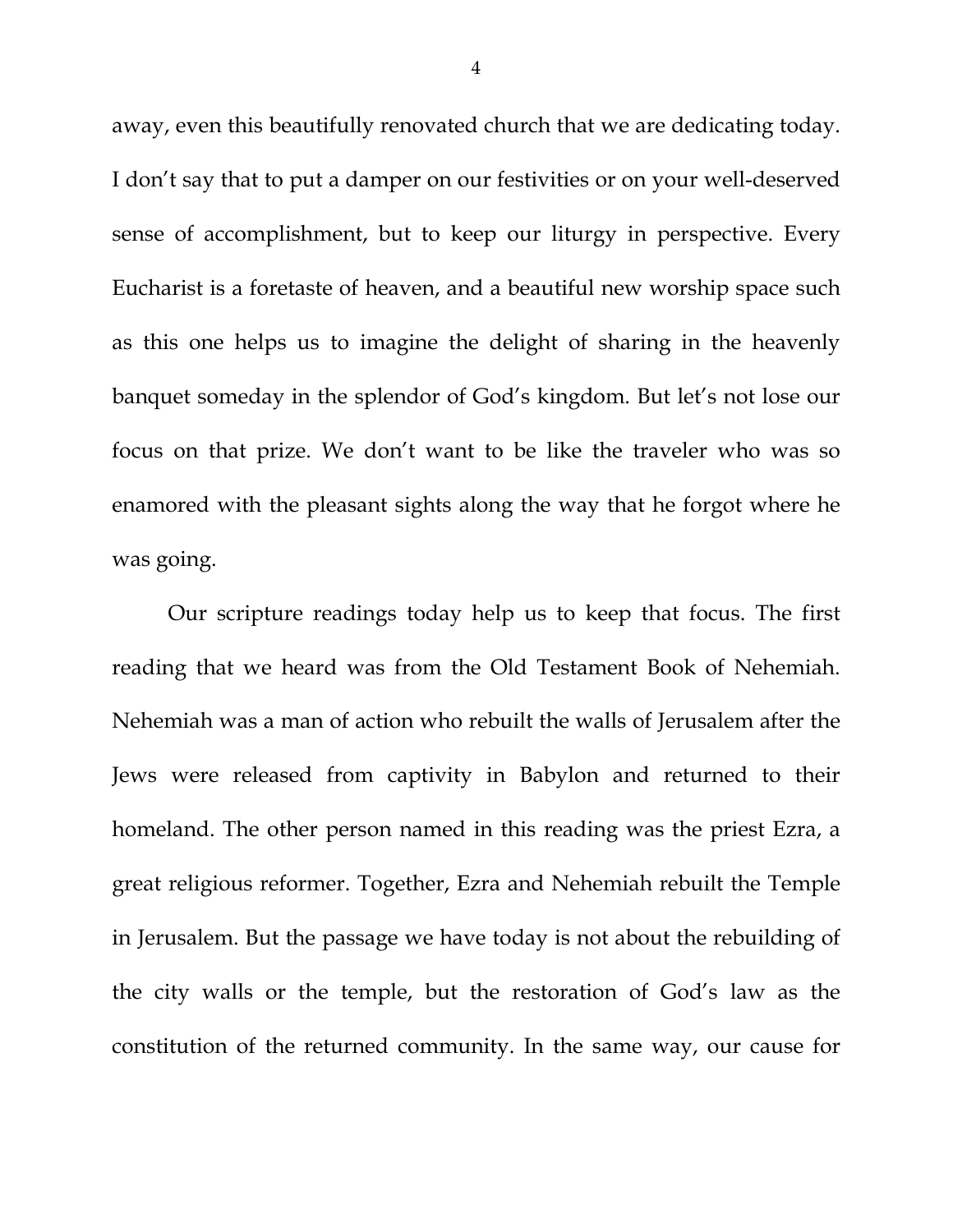rejoicing today is not ultimately in this building itself, but in the fact that this new church will help us to find the law of God's love in our hearts.

Similarly, Saint Paul in his First Letter to the Corinthians asks the people this very pertinent question: "Do you not know that you are the temple of God, and that the Spirit of God dwells in you?" (1 Cor. 3:16). Saint Paul reminds us that *we* are God's building, and the foundation of that building must be Jesus Christ (1 Cor. 3:9-11).

Jesus also makes it clear in today's passage from the Gospel of St. John that the place of true worship of God is not on a mountain or in the temple. He says that true worshipers will worship the Father in Spirit and truth (John 4:19-24).

Today's dedication Mass provides a unique opportunity to explain the meaning and purpose of this church building through the lens of the dedication ceremony. At the beginning of the Mass today, I sprinkled the entire building — the altar, the ambo, the sanctuary, and you, the people gathered here — with the blessed water that recalls our own baptism, by which we were made us a part of God's holy people.

5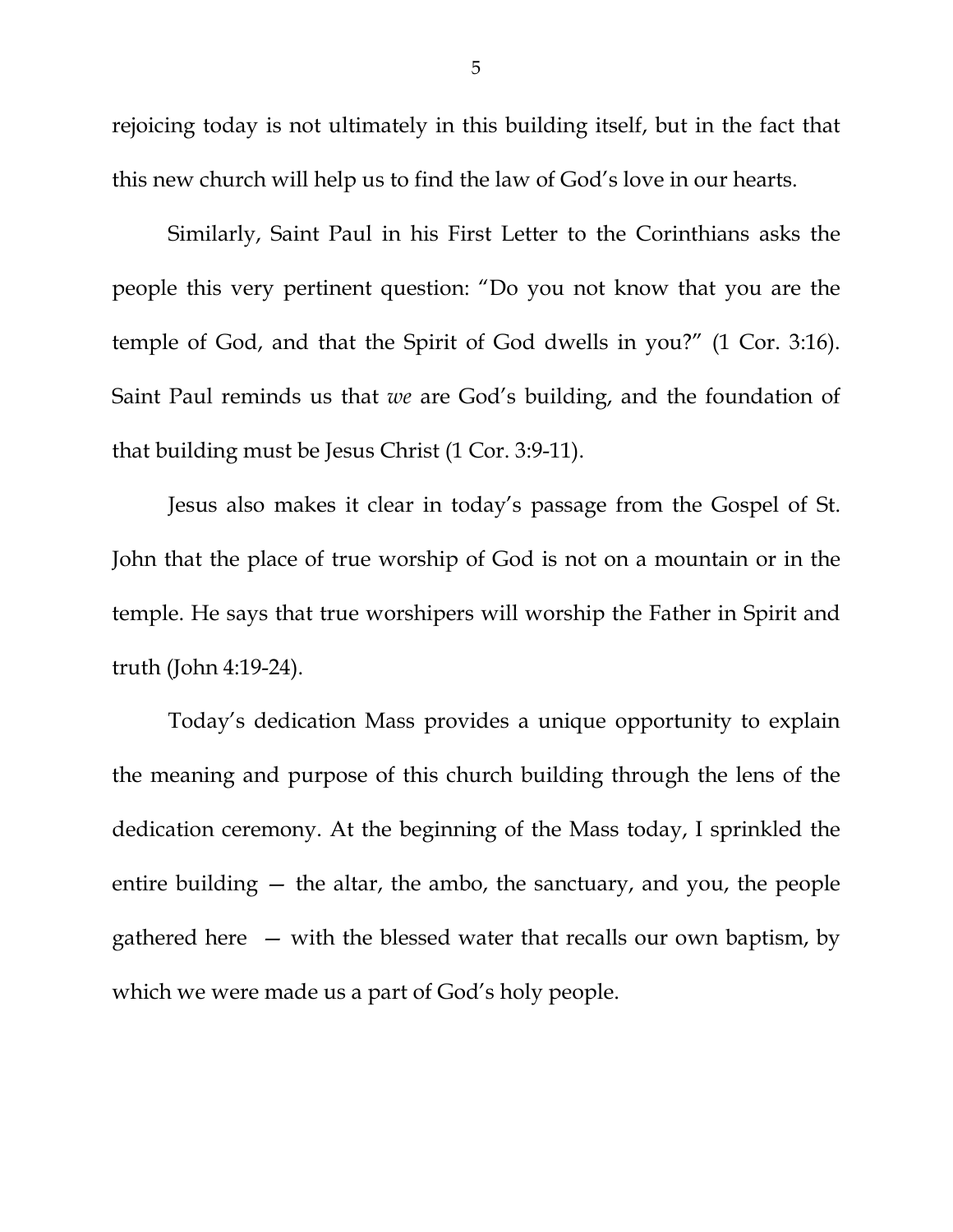In just a few moments I will proclaim the prayer of consecration over this church and altar by which it will be set aside for the sacred purpose of the celebration of the Mass and the other sacraments.

After this prayer, the altar and walls will be anointed with Sacred Chrism. This chrism, which I consecrate each year during Holy Week at the Chrism Mass in our Cathedral in Springfield, is normally used to anoint the recipients of the sacraments of Baptism, Confirmation, and Holy Orders. It is also used for the dedication of the church and the altar, which is a symbol of Christ, the Anointed One, who offered on the altar of His Body the sacrifice for the salvation of all.[2](#page-7-1)

Following the anointing, incense will be burned on the altar *to signify that Christ's sacrifice…ascends to God as an odor of sweetness, and also to signify that the people's prayers rise up pleasing and acceptable, reaching the throne of God.*[3](#page-7-2)

Next, the altar is covered with a white cloth, indicating that the altar is the table of the Lord where the Eucharistic meal is celebrated and where we receive the gift of the divine food as our spiritual nourishment.[4](#page-7-3) 

Finally, the candles at the altar as well as the dedication candles throughout the church are lit. Since the altar is a symbol of Christ, the light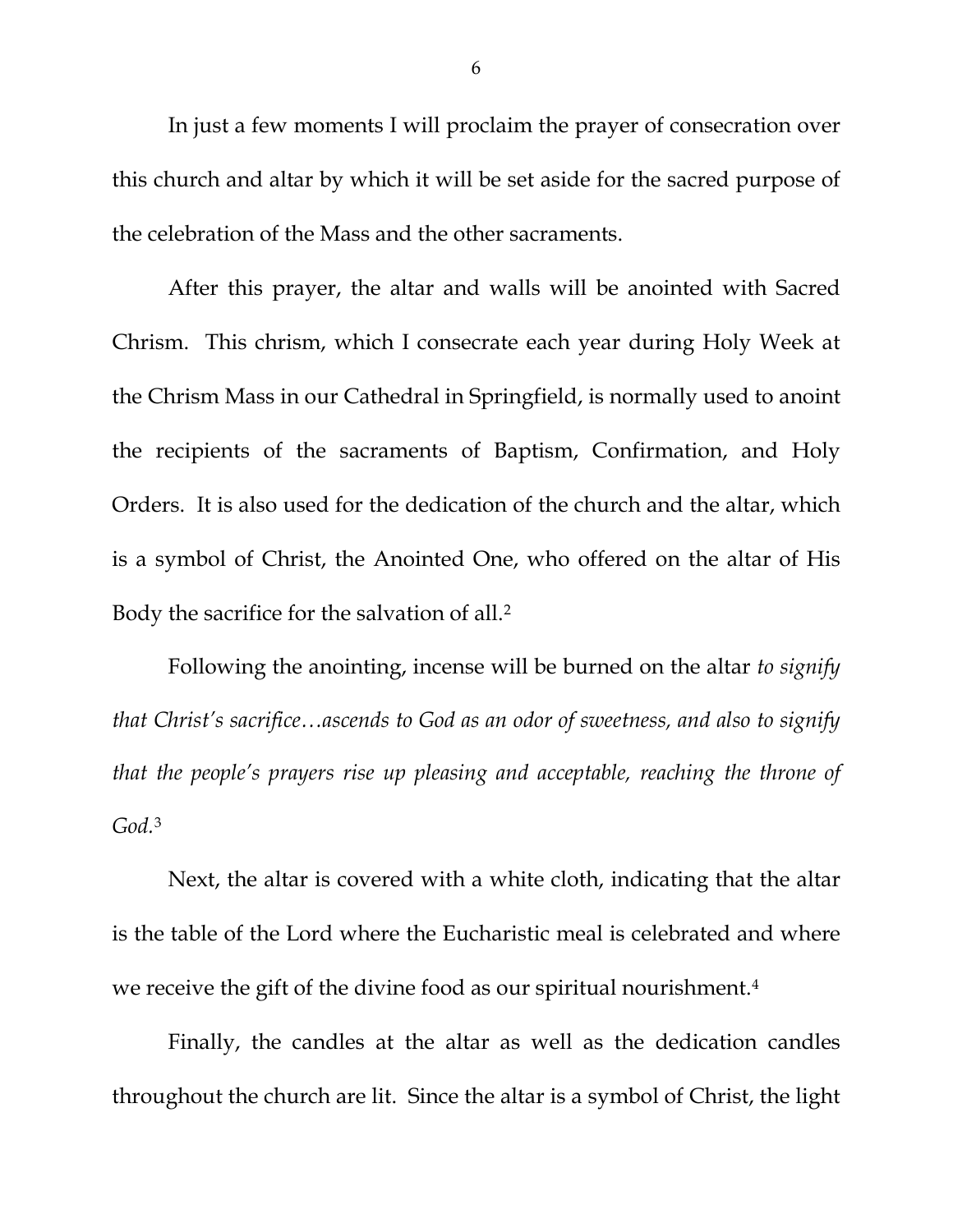signifies that Christ is the *light of the world.[5](#page-7-4)* The prayer for the lighting of the church also reminds us that we, who share in His life through Baptism and the Eucharist, are to reflect the light of Christ in the way that we live our lives.

In this way, my dear brothers and sisters in Christ, it is in this sacred space that we, like the disciples, have an opportunity to encounter the Living God. May you, through the sacraments, particularly the sacrament of the Most Holy Eucharist, come to know our Lord and strive to follow Him as His disciples.

As you may be aware, I have a custom of singing in my homilies at Confirmation as well as on special occasions such as this. As we dedicate this sacred space, I would ask that you join in repeating after me this one verse of the song, "Holy Ground."[6](#page-7-5) May you always draw your strength from the Lord's presence that dwells in this sacred place.